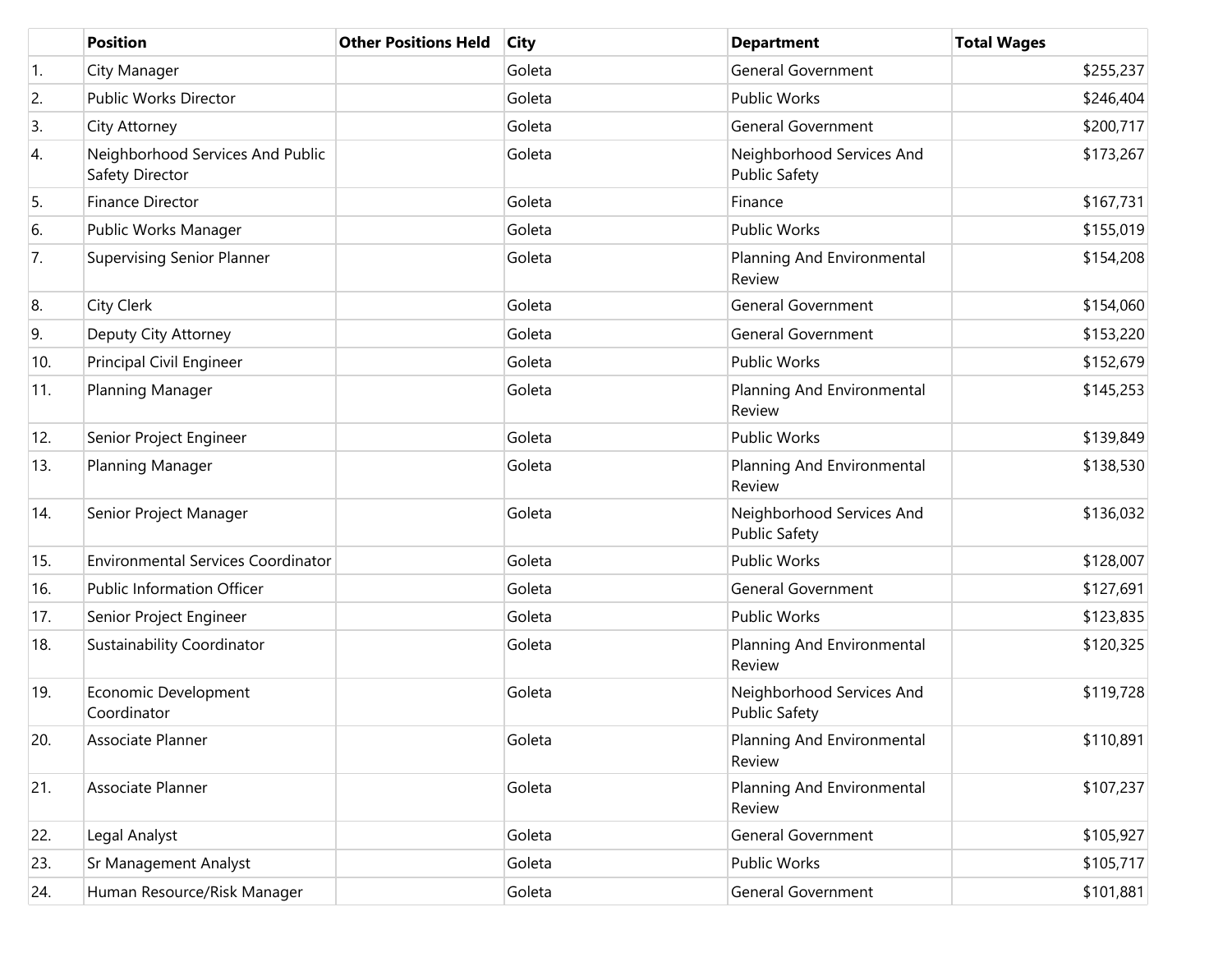| 25. | Human Resources Analyst                              | Goleta | <b>General Government</b>                         | \$101,136 |
|-----|------------------------------------------------------|--------|---------------------------------------------------|-----------|
| 26. | Senior Planner                                       | Goleta | Planning And Environmental<br>Review              | \$101,125 |
| 27. | <b>Supervising Senior Planner</b>                    | Goleta | Planning And Environmental<br>Review              | \$100,788 |
| 28. | Associate Planner                                    | Goleta | Planning And Environmental<br>Review              | \$96,414  |
| 29. | Parks And Recreation Manager                         | Goleta | Neighborhood Services And<br><b>Public Safety</b> | \$93,293  |
| 30. | Public Works Inspector                               | Goleta | Public Works                                      | \$90,567  |
| 31. | Deputy City Clerk                                    | Goleta | <b>General Government</b>                         | \$90,009  |
| 32. | <b>Executive Assistant</b>                           | Goleta | <b>General Government</b>                         | \$89,701  |
| 33. | Accountant                                           | Goleta | Finance                                           | \$88,346  |
| 34. | Administrative Assistant                             | Goleta | Planning And Environmental<br>Review              | \$84,857  |
| 35. | <b>Assistant Engineer</b>                            | Goleta | Public Works                                      | \$82,026  |
| 36. | Management Analyst                                   | Goleta | <b>General Government</b>                         | \$80,609  |
| 37. | Public Works Supervisor                              | Goleta | Public Works                                      | \$79,698  |
| 38. | Management Assistant                                 | Goleta | <b>General Government</b>                         | \$78,856  |
| 39. | Code Compliance Officer                              | Goleta | Planning And Environmental<br>Review              | \$76,933  |
| 40. | Senior Engineering Technician                        | Goleta | Public Works                                      | \$73,961  |
| 41. | Management Assistant                                 | Goleta | <b>General Government</b>                         | \$71,381  |
| 42. | Deputy City Clerk                                    | Goleta | <b>General Government</b>                         | \$71,257  |
| 43. | Deputy City Manager                                  | Goleta | City Manager                                      | \$67,374  |
| 44. | Administrative Assistant                             | Goleta | Public Works                                      | \$66,636  |
| 45. | Accountant                                           | Goleta | Finance                                           | \$65,997  |
| 46. | Planning And Environmental<br><b>Review Director</b> | Goleta | Planning And Environmental<br>Review              | \$65,938  |
| 47. | Maintenance Worker II                                | Goleta | Public Works                                      | \$63,700  |
| 48. | Assistant Planner                                    | Goleta | Planning And Environmental<br>Review              | \$59,040  |
| 49. | Senior Office Specialist                             | Goleta | Public Works                                      | \$57,372  |
| 50. | Maintenance Worker I                                 | Goleta | Public Works                                      | \$56,346  |